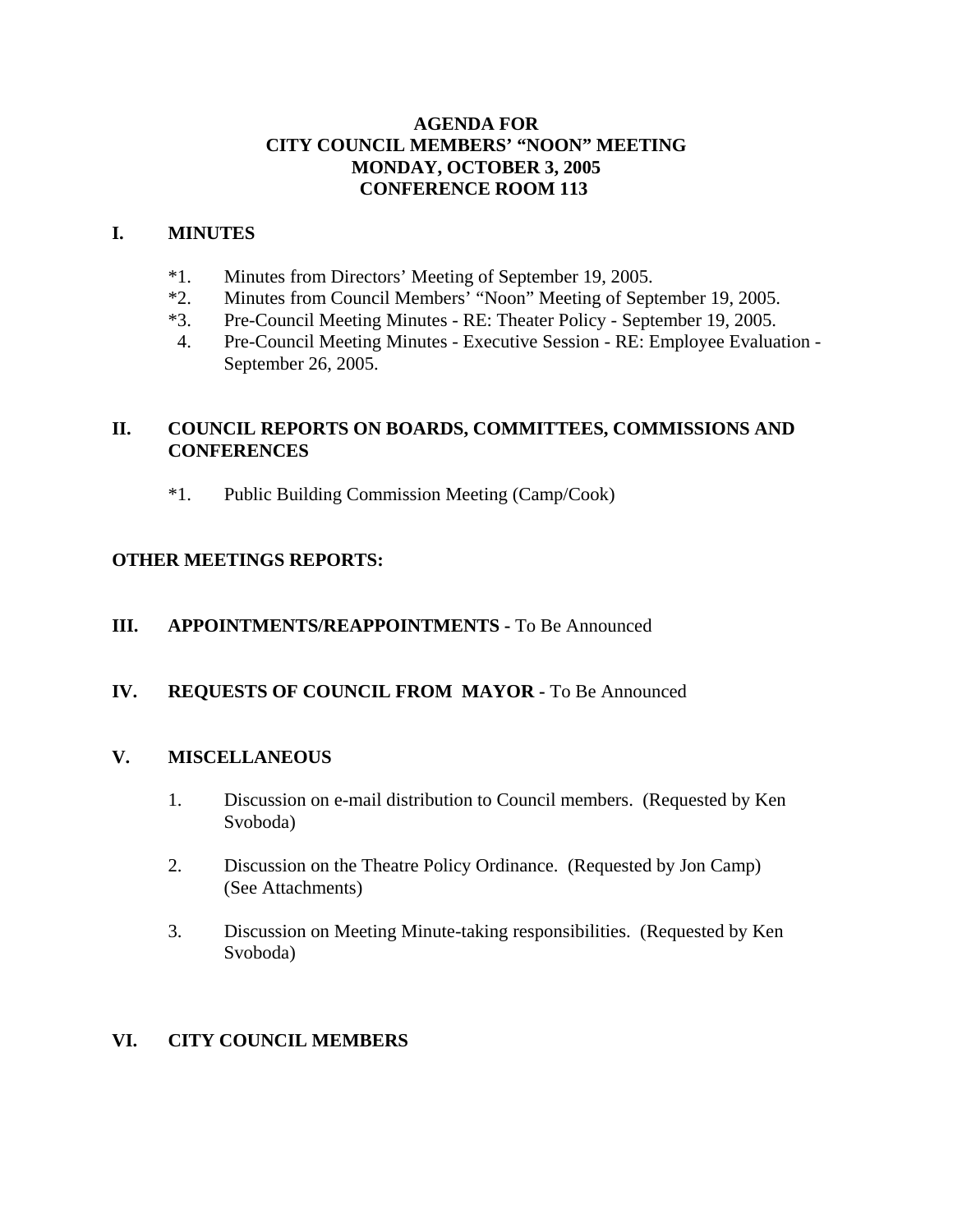#### **VII. MEETINGS/INVITATIONS -**

- 1. Lincoln Community Learning Centers-6th Annual Lights On Afterschool Rallyinvite you to be a part of the program for our local celebration: "Reaching Home with Afterschool" on Thursday, October 20, 2005 at Haymarket Park from 6:00 p.m. to 8:00 p.m.- RSVP to Heather at 436-1966 or by e-mail- (See Invitation)
- 2. Memorial Stadium 7<sup>th</sup> Annual Veteran's Day Walk Of Recognition- Lincoln, NE on Friday, November 11, 2005-(Approximately A 3 Mile Walk (1 hr) - Assemble: West Side at 9:00 a.m., Depart: 9:30 a.m. - (See Invitation)
- 3. Invitation from Pack 51 Cub Scouts "Working with our Community Car & Truck Show" on Thursday, October 20, 2005 from 6:00 p.m. to 8:00 p.m. - show will be held at Star City Motor Sports, 6500 North 27<sup>th</sup> Street - Free Family Event - (See Invitation)

### **VIII. ADJOURNMENT**

### **\*HELD OVER FROM SEPTEMBER 26, 2005.**

ca100305/tjg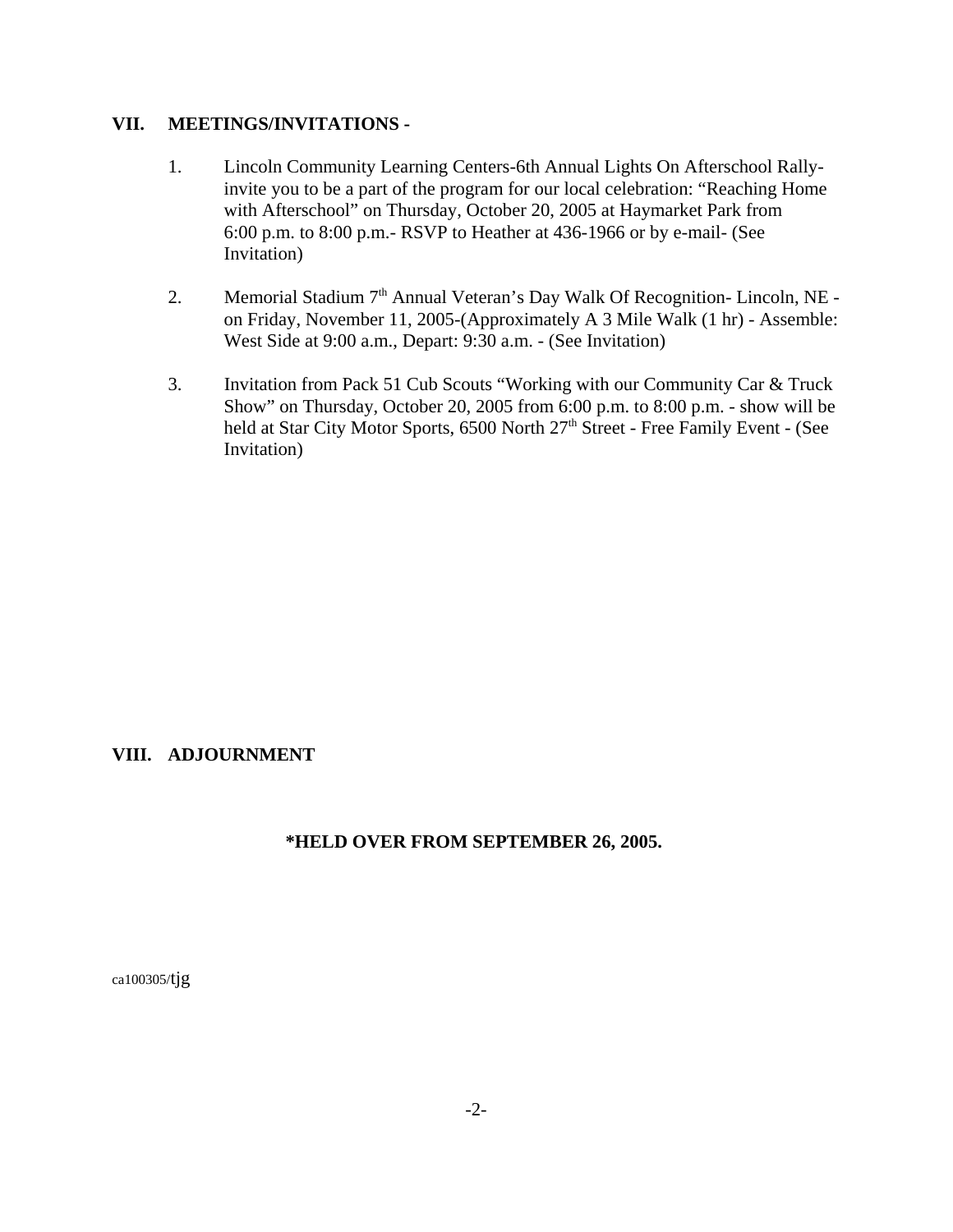

joncampcc@aol.com

09/27/05 07:49 PM

To TBogenreif@ci.lincoln.ne.us

cc bcc

Subject Re: Theatre Policy Ordinance

Tammy:

Yes, please.

Jon

Jon Camp

Office: 402-474-1838 Home: 402-489-1001 Cell: 402-560-1001 Email: JonCampCC@aol.com

-----Original Message----- From: TBogenreif@ci.lincoln.ne.us To: joncampcc@aol.com Cc: amcroy@mccrealty.com; dmarvin@neb.rr.com; droper@lincoln.ne.gov; JCookcc@aol.com; ksvoboda@alltel.net; Newman2003@neb.rr.com; reschliman@naifmarealty.com; tgrammer@lincoln.ne.gov Sent: Tue, 27 Sep 2005 16:42:34 -0500 Subject: Re: Theatre Policy Ordinance

Jon,

Do you want me to list this on the Oct. 3rd "Noon" Agenda for discussion? Please let me know. Thanks.

Tammy Grammer

joncampcc@aol.com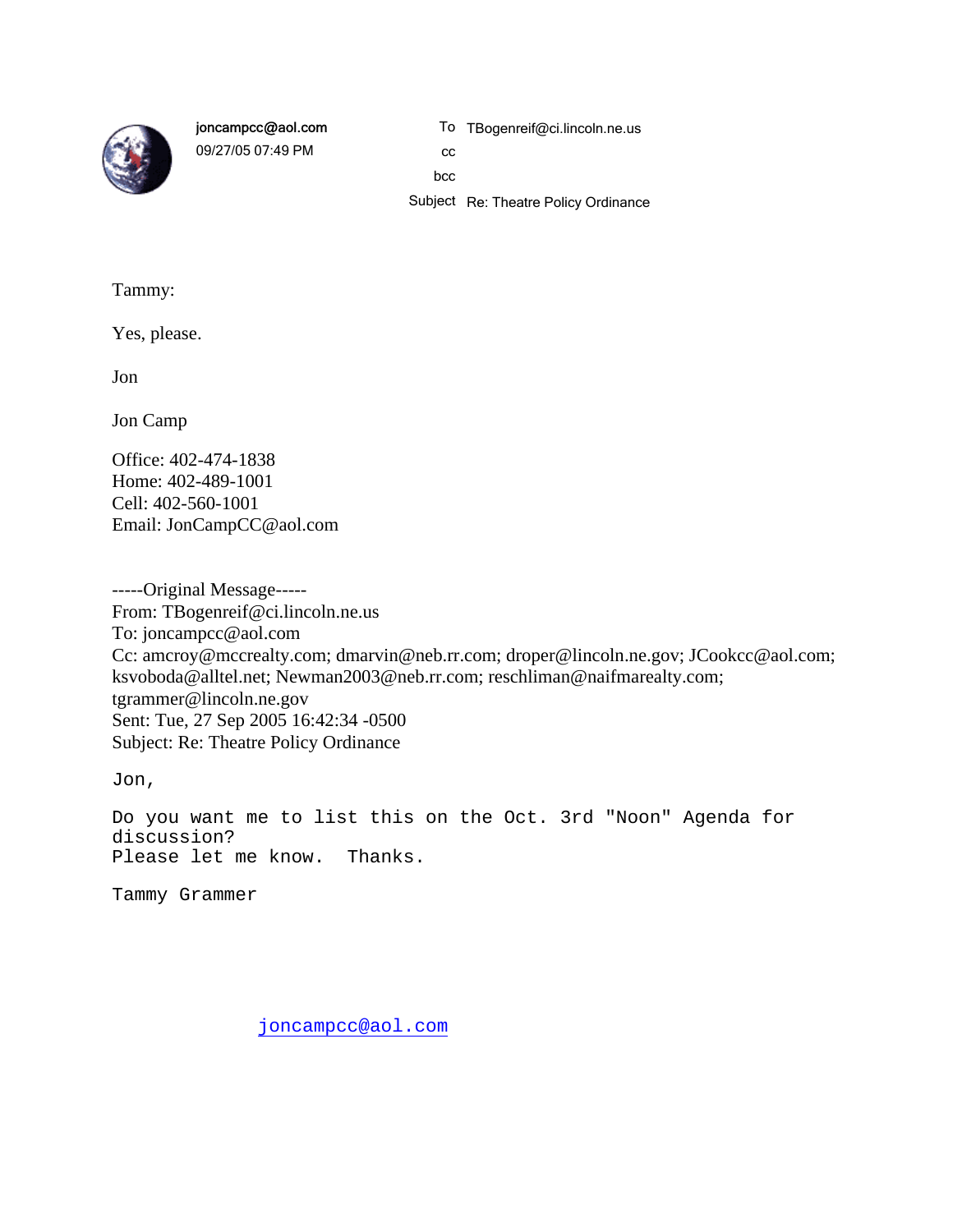09/27/05 03:42 PM

droper@lincoln.ne.gov

cc

ksvoboda@alltel.net,

reschliman@naifmarealty.com,

dmarvin@neb.rr.com,

JCookcc@aol.com,

Newman2003@neb.rr.com,

amcroy@mccrealty.com,

tgrammer@lincoln.ne.gov

Subject

Theatre Policy Ordinance

To